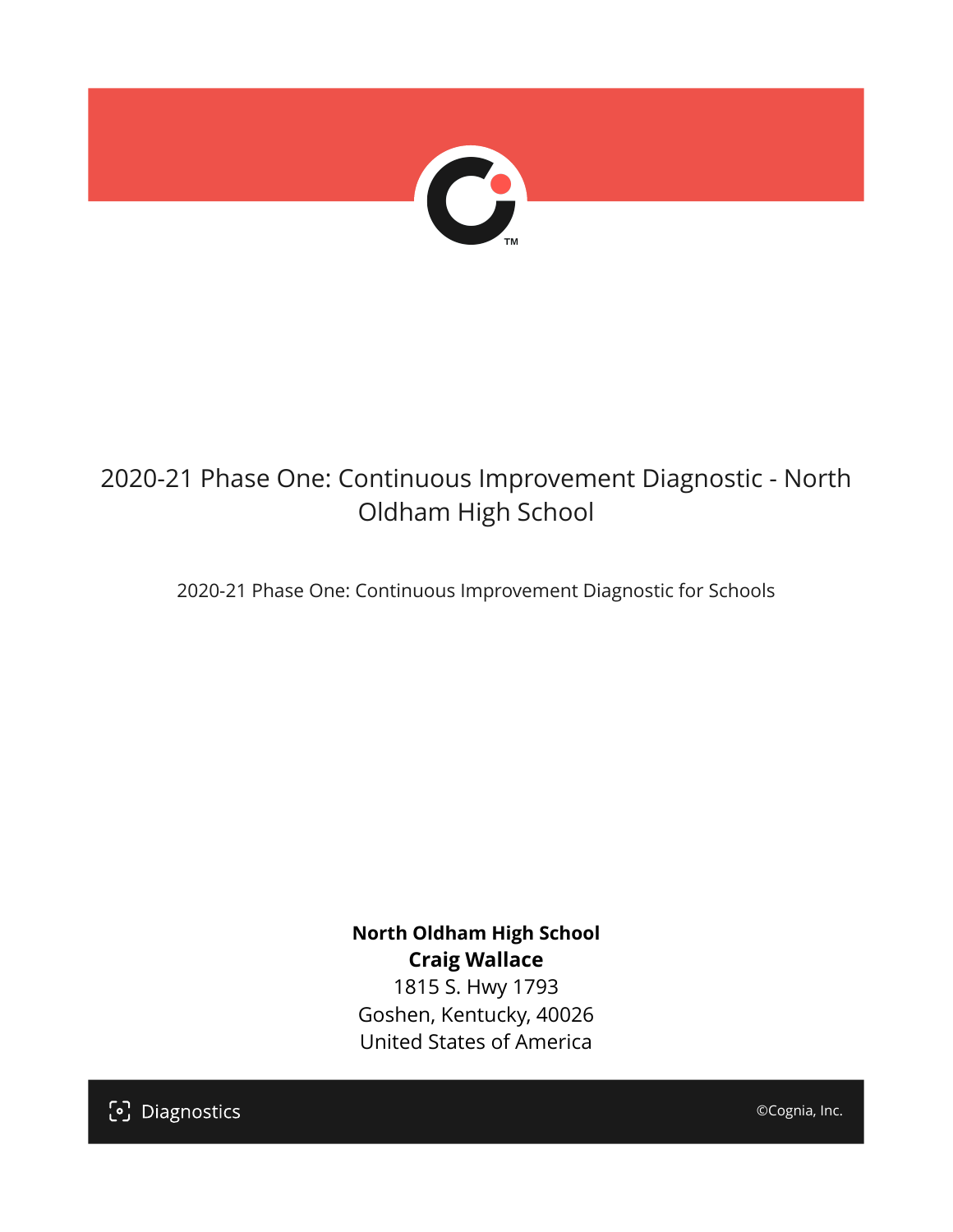2020-21 Phase One: Continuous Improvement Diagnostic for Schools - 2020-21 Phase One: Continuous Improvement Diagnostic -

North Oldham High School - Generated on 01/12/2021

North Oldham High School

#### **Table of Contents**

[2020-21 Phase One: Continuous Improvement Diagnostic for Schools](#page-2-0)[3](#page-2-0)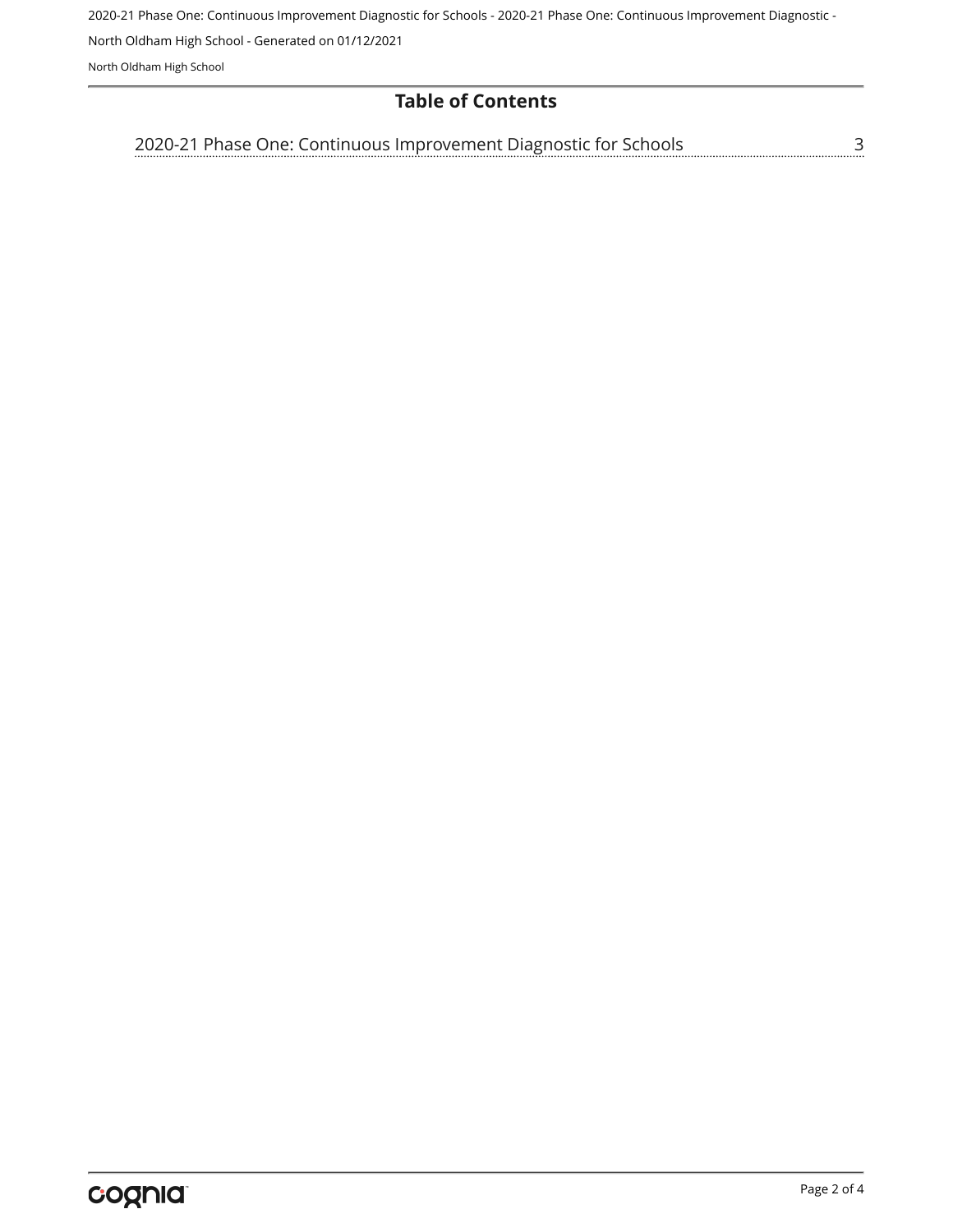2020-21 Phase One: Continuous Improvement Diagnostic for Schools - 2020-21 Phase One: Continuous Improvement Diagnostic - North Oldham High School - Generated on 01/12/2021 North Oldham High School

## <span id="page-2-0"></span>**2020-21 Phase One: Continuous Improvement Diagnostic for Schools**

. The **Comprehensive School Improvement Plan or CSIP** is defined as a *plan developed by the school council, or successor, and charter schools with the input of parents, faculty, and staff, based on a review of relevant data that includes targets, strategies, activities, and a time schedule to support student achievement and student growth, and to eliminate gaps among groups of students.*

The comprehensive school and district improvement plan process is outlined in 703 KAR 5:225. The requirements included in the administrative regulation are key components of the continuous improvement process in Kentucky and ultimately fulfillment of school, district, and state goals under the Kentucky State Plan as required by the Every Student Succeeds Act (ESSA).

While the regulation outlines a timeline for compliance purposes, the plan itself is a strategic and proven approach to improve processes and to ensure students achieve. The timeline for the school's 2020-21 diagnostics is as follows:

#### **Phase One: August 1 - October 1**

• Continuous Improvement Diagnostic for Schools

#### **Phase Two: October 1 - November 1**

- The Needs Assessment for Schools
- School Assurances
- School Safety Report

#### **Phase Three: November 1 - January 1**

- Comprehensive School Improvement Plan
- Executive Summary for Schools
- Closing the Achievement Gap Diagnostic for Schools
- Professional Development Plan for Schools

#### **Phase Four: January 1 - December 31**

• Progress Monitoring

### *As principal of the school, I hereby commit to implementing continuous improvement processes with fidelity to support student achievement and student growth and to eliminate achievement gaps among groups of students.*

Please enter your name and date below to certify.